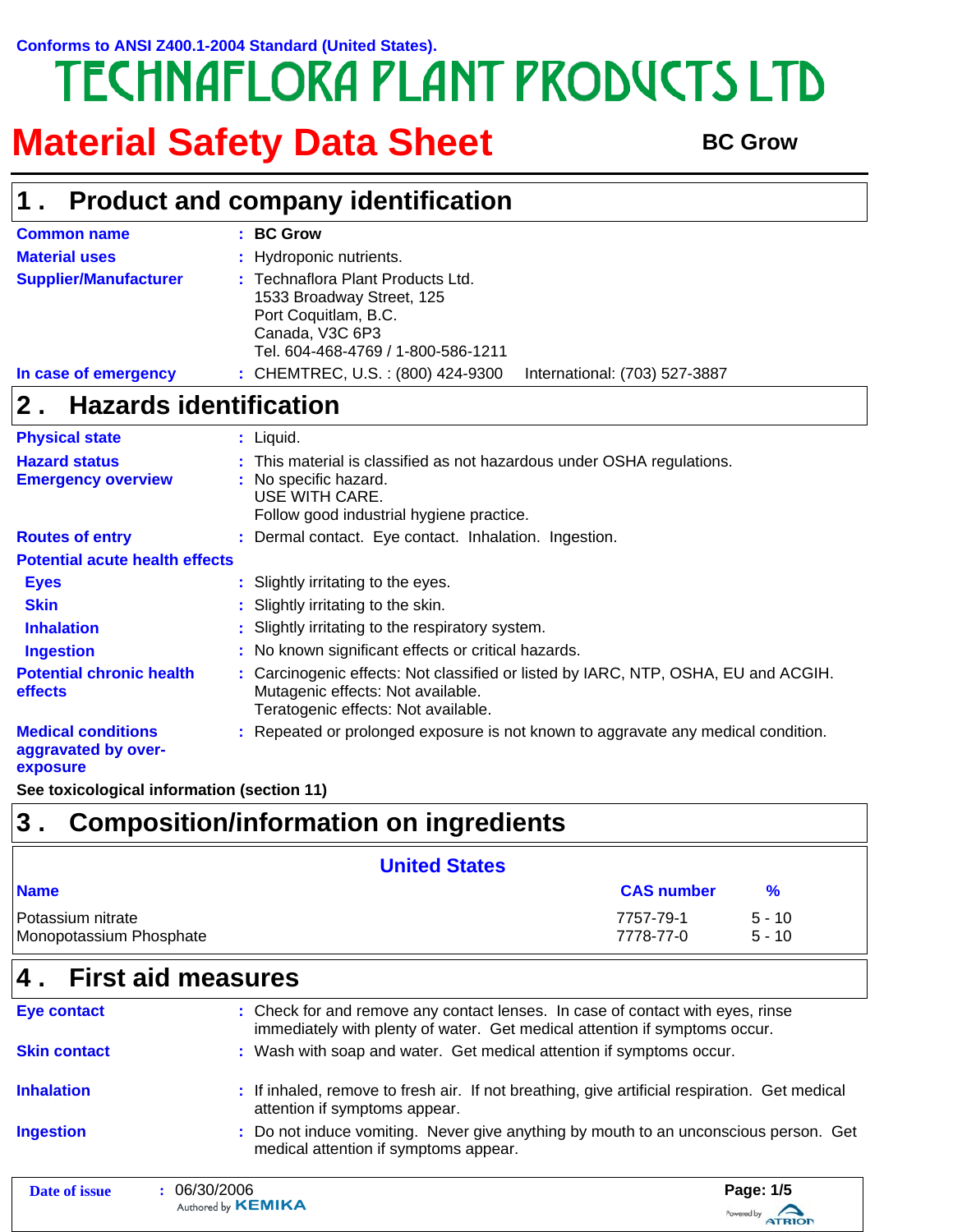**Notes to physician :** No specific antidote. Medical staff must contact Poison Control Center.

#### **Fire-fighting measures 5 .**

| <b>Flammability of the product : Non-flammable.</b>      |                                                                                                                                                                          |
|----------------------------------------------------------|--------------------------------------------------------------------------------------------------------------------------------------------------------------------------|
| <b>Extinguishing media</b>                               |                                                                                                                                                                          |
| <b>Suitable</b>                                          | : Use an extinguishing agent suitable for the surrounding fire.                                                                                                          |
| <b>Not suitable</b>                                      | : None known.                                                                                                                                                            |
| <b>Special exposure hazards</b>                          | : No specific hazard.                                                                                                                                                    |
| <b>Special protective</b><br>equipment for fire-fighters | : Fire-fighters should wear appropriate protective equipment and self-contained breathing<br>apparatus (SCBA) with a full face-piece operated in positive pressure mode. |

#### **Accidental release measures 6 .**

| <b>Personal precautions</b>      | : Immediately contact emergency personnel. Keep unnecessary personnel away. Use<br>suitable protective equipment.                                                                                                                                                                                                                                                                                                                                 |
|----------------------------------|---------------------------------------------------------------------------------------------------------------------------------------------------------------------------------------------------------------------------------------------------------------------------------------------------------------------------------------------------------------------------------------------------------------------------------------------------|
| <b>Environmental precautions</b> | : Avoid dispersal of spilled material, runoff and contact with soil, waterways, drains and<br>sewers.                                                                                                                                                                                                                                                                                                                                             |
| <b>Methods for cleaning up</b>   | : If emergency personnel are unavailable, contain spilled material. For small spills, add<br>absorbent (soil may be used in the absence of other suitable materials), scoop up<br>material and place in a sealable, liquid-proof container for disposal. For large spills, dike<br>spilled material or otherwise contain material to ensure runoff does not reach a waterway.<br>Place spilled material in an appropriate container for disposal. |

#### **Handling and storage 7 .**

**Handling Storage**

- Wash thoroughly after handling. **:**
- **:** Keep container tightly closed. Keep container in a cool, well-ventilated area.

#### **Exposure controls/personal protection 8 .**

|                                                   | <b>United States</b>                                                                                                                                                                                                                                                                                                                    |
|---------------------------------------------------|-----------------------------------------------------------------------------------------------------------------------------------------------------------------------------------------------------------------------------------------------------------------------------------------------------------------------------------------|
| <b>Product name</b>                               | <b>Exposure limits</b>                                                                                                                                                                                                                                                                                                                  |
| Monopotassium Phosphate                           | <b>ACGIH TLV (United States).</b><br>TWA: 5 mg/m <sup>3</sup> 8 hour(s). Form: Dust                                                                                                                                                                                                                                                     |
| <b>Engineering measures</b>                       | : No special ventilation requirements. Good general ventilation should be sufficient to<br>control airborne levels. If this product contains ingredients with exposure limits, use<br>process enclosures, local exhaust ventilation or other engineering controls to keep worker<br>exposure below any recommended or statutory limits. |
| <b>Personal protection</b>                        |                                                                                                                                                                                                                                                                                                                                         |
| <b>Eyes</b>                                       | : Safety glasses.                                                                                                                                                                                                                                                                                                                       |
| <b>Skin</b>                                       | $:$ Lab coat.                                                                                                                                                                                                                                                                                                                           |
| <b>Respiratory</b>                                | : A respirator is not needed under normal and intended conditions of use.                                                                                                                                                                                                                                                               |
| <b>Hands</b>                                      | : Disposable vinyl gloves.                                                                                                                                                                                                                                                                                                              |
|                                                   |                                                                                                                                                                                                                                                                                                                                         |
| <b>HMIS Code/Personal</b><br>protective equipment | : A                                                                                                                                                                                                                                                                                                                                     |
| of a large spill                                  | <b>Personal protection in case:</b> Safety glasses, goggles or face shield. Impervious gloves. Full suit. Boots. Wear NIOSH-<br>approved self-contained breathing apparatus or equivalent and full protective gear.                                                                                                                     |

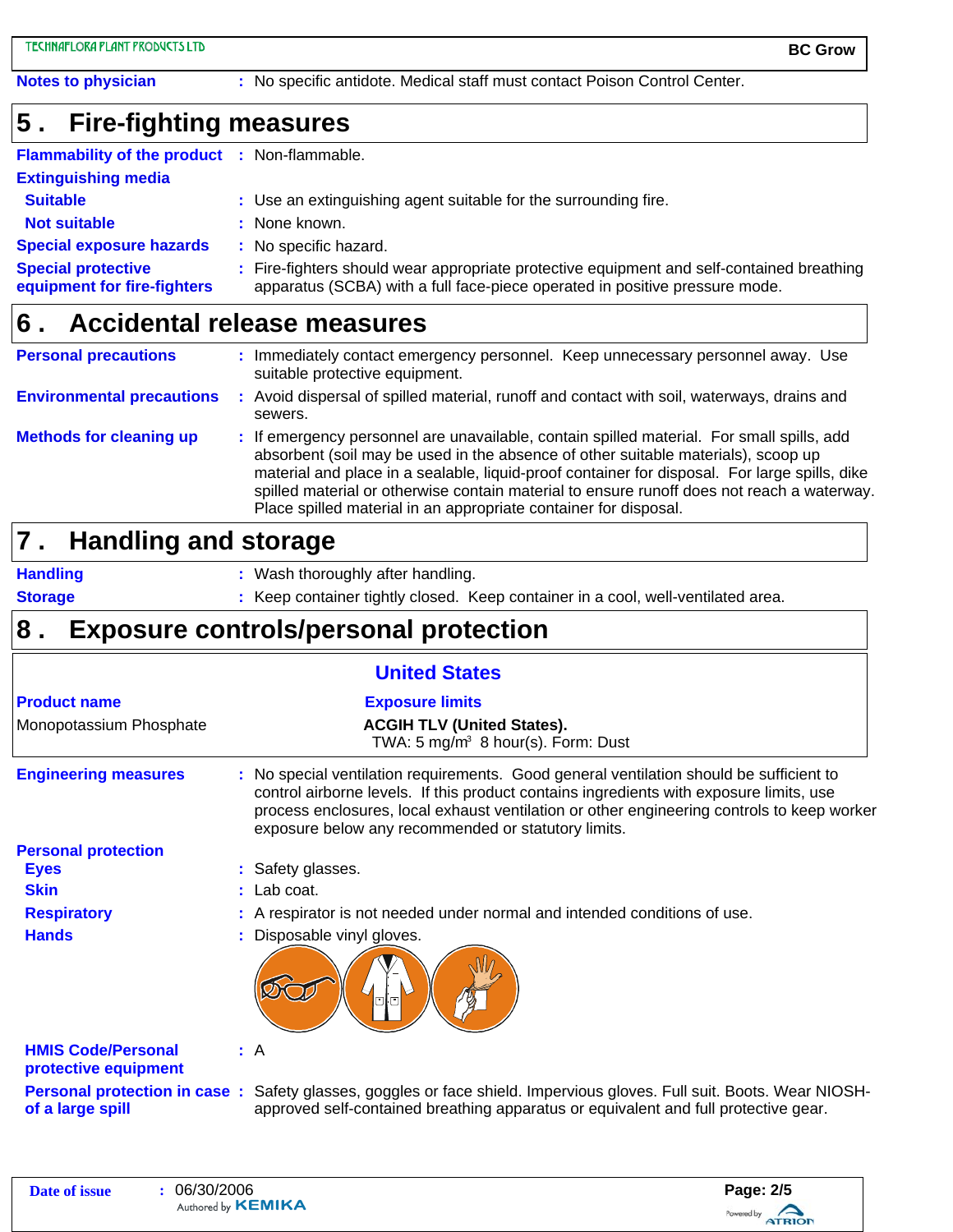#### **Physical and chemical properties 9 .**

| <b>Physical state</b>             | $:$ Liquid.                                                                                                      |
|-----------------------------------|------------------------------------------------------------------------------------------------------------------|
| pH                                | : Acidic.                                                                                                        |
| <b>Boiling/condensation point</b> | : The lowest known value is $100^{\circ}$ C (212 $^{\circ}$ F) (Water).                                          |
| <b>Melting/freezing point</b>     | : May start to solidify at 0°C (32°F) based on data for: Water.                                                  |
| <b>Relative density</b>           | : Weighted average: $1.12$ (Water = 1)                                                                           |
| <b>Vapor pressure</b>             | : The highest known value is 2.3 kPa $(17.5 \text{ mm Hg})$ (at $20^{\circ}$ C) (Water).                         |
| <b>Vapor density</b>              | : The highest known value is $0.62$ (Air = 1) (Water).                                                           |
| <b>Evaporation rate</b>           | : 0.36 (Water) compared with Butyl acetate.                                                                      |
| <b>Solubility</b>                 | : Easily soluble in methanol, acetone.<br>Partially soluble in cold water, hot water.<br>Insoluble in n-octanol. |

### **Stability and reactivity 10 .**

| <b>Stability and reactivity</b> | : The product is stable.                                                                                                                                                                                              |
|---------------------------------|-----------------------------------------------------------------------------------------------------------------------------------------------------------------------------------------------------------------------|
| substances                      | <b>Incompatibility with various</b> : Reactive with oxidizing materials, organic materials, acids and alkalis.<br>Slightly reactive or incompatible with the following materials: reducing materials and<br>moisture. |
| <b>Hazardous polymerization</b> | : Will not occur.                                                                                                                                                                                                     |
| <b>Conditions of reactivity</b> | : Flammable in the presence of the following materials or conditions: heat.                                                                                                                                           |

### **Toxicological information 11 .**

| <b>Toxicity data</b>           |                  |               |              |                |
|--------------------------------|------------------|---------------|--------------|----------------|
| <b>Product/ingredient name</b> | <b>Test</b>      | <b>Result</b> | <b>Route</b> | <b>Species</b> |
| Potassium nitrate              | LD50             | 3750 mg/kg    | Oral         | Rat            |
|                                | LD <sub>50</sub> | 1901 $mg/kg$  | Oral         | Rabbit         |
| Monopotassium Phosphate        | LD50             | $>2000$ mg/kg | Oral         | Rat            |
|                                | LD50             | >4640 mg/kg   | Dermal       | Rabbit         |

### **Acute Effects**

| <b>Eyes</b>                                | : Slightly irritating to the eyes.                                                                                              |
|--------------------------------------------|---------------------------------------------------------------------------------------------------------------------------------|
| <b>Skin</b>                                | : Slightly irritating to the skin.                                                                                              |
| <b>Inhalation</b>                          | : Slightly irritating to the respiratory system.                                                                                |
| <b>Ingestion</b>                           | : No known significant effects or critical hazards.                                                                             |
| <b>Potential chronic health</b><br>effects | : Carcinogenic effects: Not classified or listed by IARC, NTP, OSHA, EU and ACGIH.<br>Mutagenic effects: Not available.         |
| <b>Target organs</b>                       | Teratogenic effects: Not available.<br>: Contains material which may cause damage to the following organs: mucous<br>membranes. |

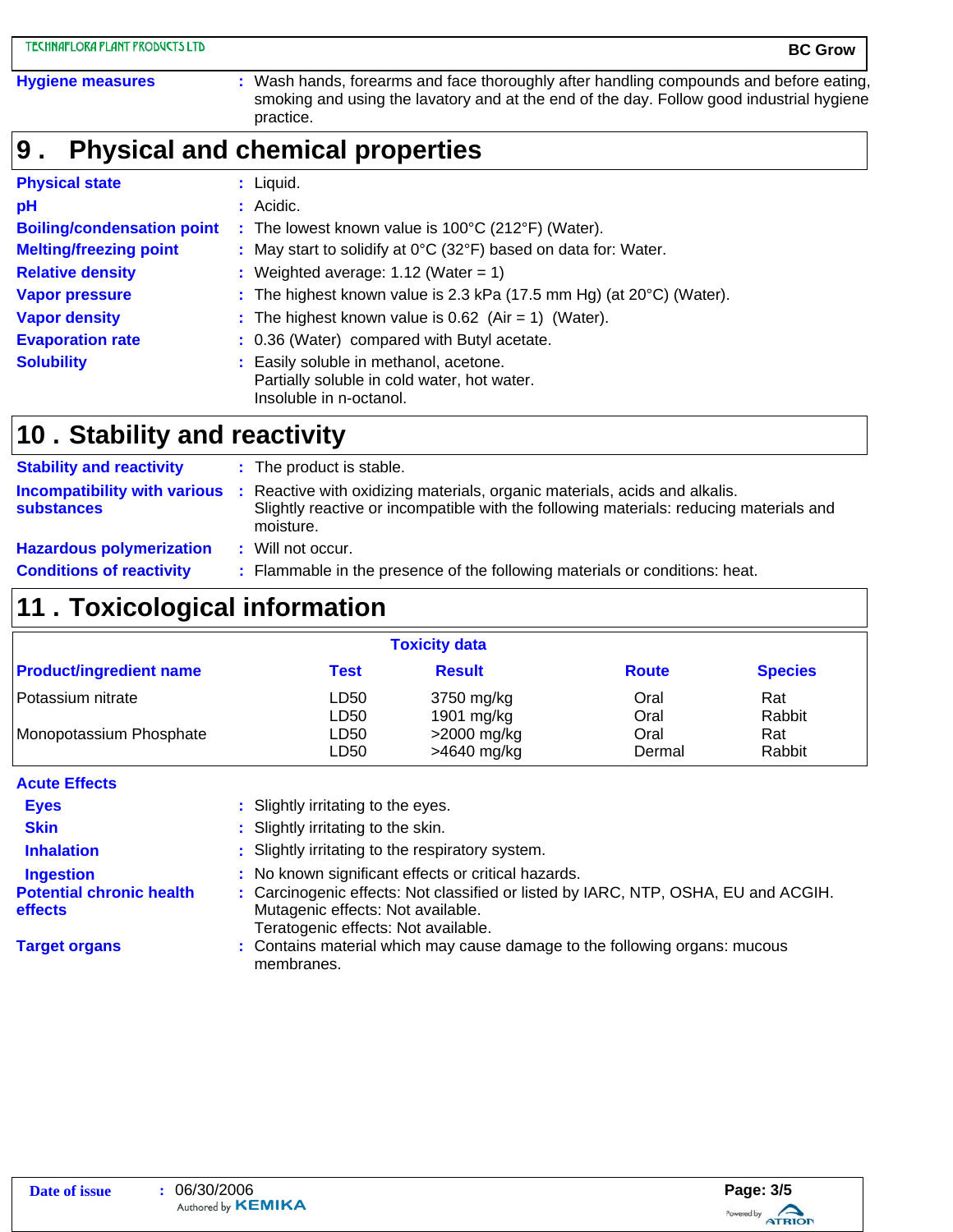### **Ecological information 12 .**

|                                                                                   | <b>Ecotoxicity data</b>                                                                        |               |                    |
|-----------------------------------------------------------------------------------|------------------------------------------------------------------------------------------------|---------------|--------------------|
| <b>Product/ingredient name</b>                                                    | <b>Species</b>                                                                                 | <b>Period</b> | <b>Result</b>      |
| Potassium nitrate                                                                 | Poecilia reticulata (LC50)                                                                     | 96 hour(s)    | $180 \text{ mg/l}$ |
|                                                                                   | Poecilia reticulata (LC50)                                                                     | 96 hour(s)    | 188 mg/l           |
|                                                                                   | Poecilia reticulata (LC50)                                                                     | 96 hour(s)    | 191 mg/l           |
|                                                                                   | Poecilia reticulata (LC50)                                                                     | 96 hour(s)    | $200$ mg/l         |
| <b>Environmental precautions</b><br><b>Octanol/water partition</b><br>coefficient | : No known significant effects or critical hazards.<br>: The product is more soluble in water. |               |                    |
| <b>Bioconcentration factor</b>                                                    | : Not available.                                                                               |               |                    |
| <b>Products of degradation</b>                                                    | : These products are nitrogen oxides, sulfur oxides, phosphates. Some metallic oxides.         |               |                    |
| <b>Toxicity of the products of</b><br>biodegradation                              | : The product itself and its products of degradation are not toxic.                            |               |                    |

### **13. Disposal considerations**

**Waste disposal**

Waste must be disposed of in accordance with EC, national, regional and local **:** environmental control regulations.

### **14 . Transport information**

**NAERG :** Not applicable.

**Regulatory information**

**UN/ IMDG/IATA DOT**: Not regulated.

### **Regulatory information 15 .**

| <b>United States</b>                      |                                                                                 |                                                                                                                                                                                                                                                                                                                                                                             |                      |  |  |  |  |
|-------------------------------------------|---------------------------------------------------------------------------------|-----------------------------------------------------------------------------------------------------------------------------------------------------------------------------------------------------------------------------------------------------------------------------------------------------------------------------------------------------------------------------|----------------------|--|--|--|--|
| <b>HCS Classification</b>                 | : Not regulated.                                                                |                                                                                                                                                                                                                                                                                                                                                                             |                      |  |  |  |  |
| <b>U.S. Federal regulations</b>           | : TSCA : All components listed.                                                 |                                                                                                                                                                                                                                                                                                                                                                             |                      |  |  |  |  |
|                                           |                                                                                 | SARA 302/304/311/312 extremely hazardous substances: No products were found.<br>SARA 302/304 emergency planning and notification: No products were found.<br>SARA 302/304/311/312 hazardous chemicals: Potassium nitrate<br>SARA 311/312 MSDS distribution - chemical inventory - hazard identification: Potassium<br>nitrate: Fire hazard, Delayed (chronic) health hazard |                      |  |  |  |  |
|                                           |                                                                                 | Clean Water Act (CWA) 307: No products were found.                                                                                                                                                                                                                                                                                                                          |                      |  |  |  |  |
|                                           | Clean Water Act (CWA) 311: No products were found.                              |                                                                                                                                                                                                                                                                                                                                                                             |                      |  |  |  |  |
|                                           |                                                                                 | Clean Air Act (CAA) 112 accidental release prevention: No products were found.                                                                                                                                                                                                                                                                                              |                      |  |  |  |  |
|                                           | Clean Air Act (CAA) 112 regulated flammable substances: No products were found. |                                                                                                                                                                                                                                                                                                                                                                             |                      |  |  |  |  |
|                                           | Clean Air Act (CAA) 112 regulated toxic substances: No products were found.     |                                                                                                                                                                                                                                                                                                                                                                             |                      |  |  |  |  |
| <b>SARA 313</b>                           |                                                                                 |                                                                                                                                                                                                                                                                                                                                                                             |                      |  |  |  |  |
|                                           | <b>Product name</b>                                                             | <b>CAS number</b>                                                                                                                                                                                                                                                                                                                                                           | <b>Concentration</b> |  |  |  |  |
| <b>Form R - Reporting</b><br>requirements | : Potassium nitrate                                                             | 7757-79-1                                                                                                                                                                                                                                                                                                                                                                   | $5 - 10$             |  |  |  |  |
| <b>Supplier notification</b>              | : Potassium nitrate                                                             | 7757-79-1                                                                                                                                                                                                                                                                                                                                                                   | $5 - 10$             |  |  |  |  |
|                                           |                                                                                 |                                                                                                                                                                                                                                                                                                                                                                             |                      |  |  |  |  |

SARA 313 notifications must not be detached from the MSDS and any copying and redistribution of the MSDS shall include copying and redistribution of the notice attached to copies of the MSDS subsequently redistributed.